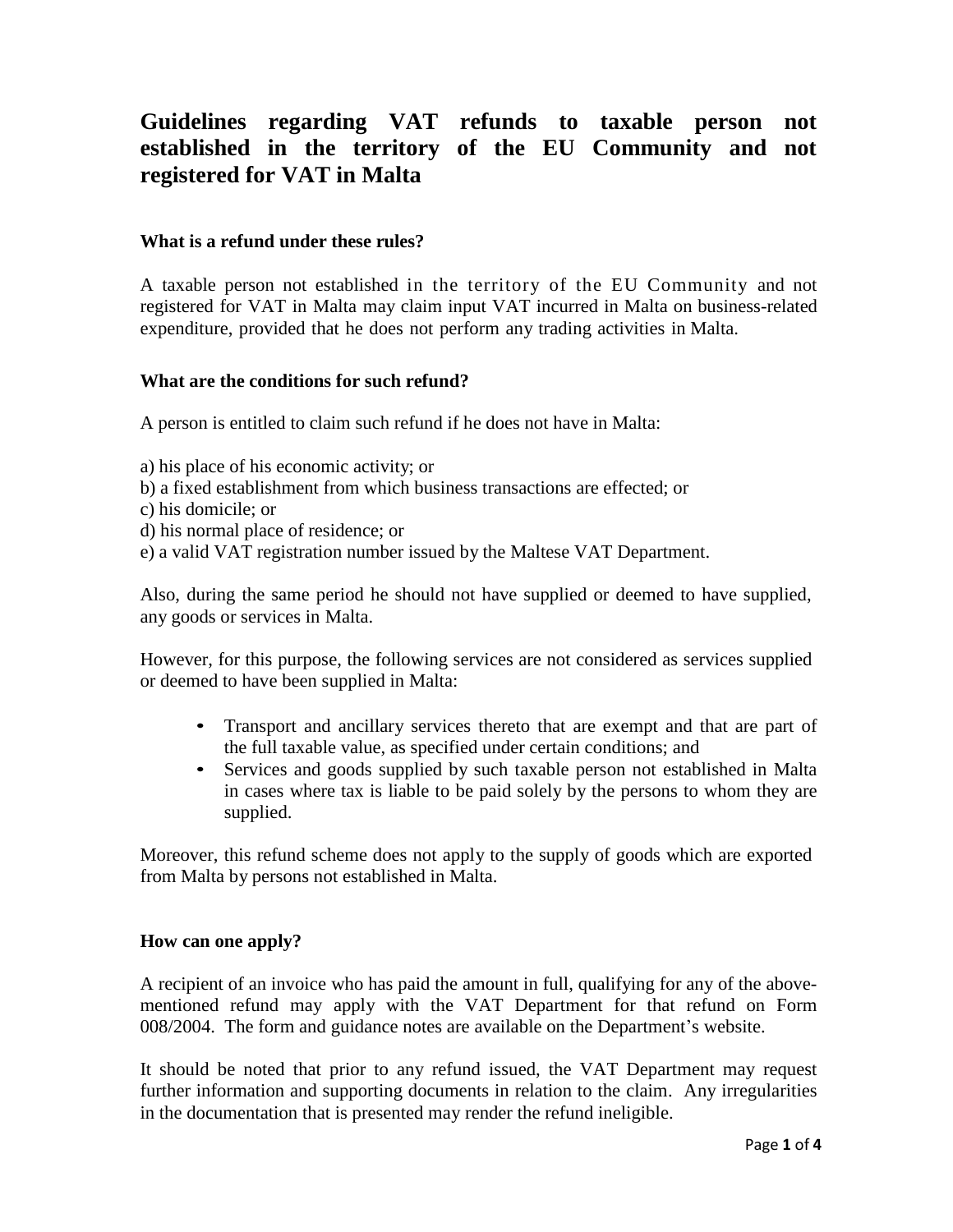# **Is there a time limit for the submission of a refund application?**

An application is only valid if it is submitted to the VAT department in Malta, within six months from the end of the calendar year in which the tax became chargeable. Moreover, the application shall be considered submitted, only if you have filled in all the information required.

### **Is there a threshold for amounts to be claimed as refund?**

Where the refund application relates to a refund period of less than one calendar year but not less than three months, the amount of VAT for which a refund is applied for may not be less than €200.

However, if the refund application relates to a refund period of a calendar year or the remainder of a calendar year, the amount of VAT may not be less than  $\epsilon$ 25.

### **What information am I required to give in the refund application?**

In your refund application you are required to give the following information:

- your name and full address
- an address for contact by electronic means
- a description of your business activity for which the goods and services are acquired
- the refund period covered by the application
- a declaration that you have supplied no goods and services deemed to have been supplied in Malta during the refund period, apart from the exceptions allowed
- particulars of the tax office and the VAT identification number or tax reference number in the country in which you are established or domiciled or have your normal place of residence
- your bank account details including IBAN and BIC codes

Furthermore, the refund application shall set out, for each invoice or importation document, the following details:

- name and full address of the supplier
- except in the case of importation, the VAT identification number of the supplier, as allocated by the Commissioner in accordance with the provisions of article 10 of the Act
- date and number of the invoice or importation document
- taxable amount and amount of VAT expressed in the currency euro
- the amount of deductible VAT expressed in euro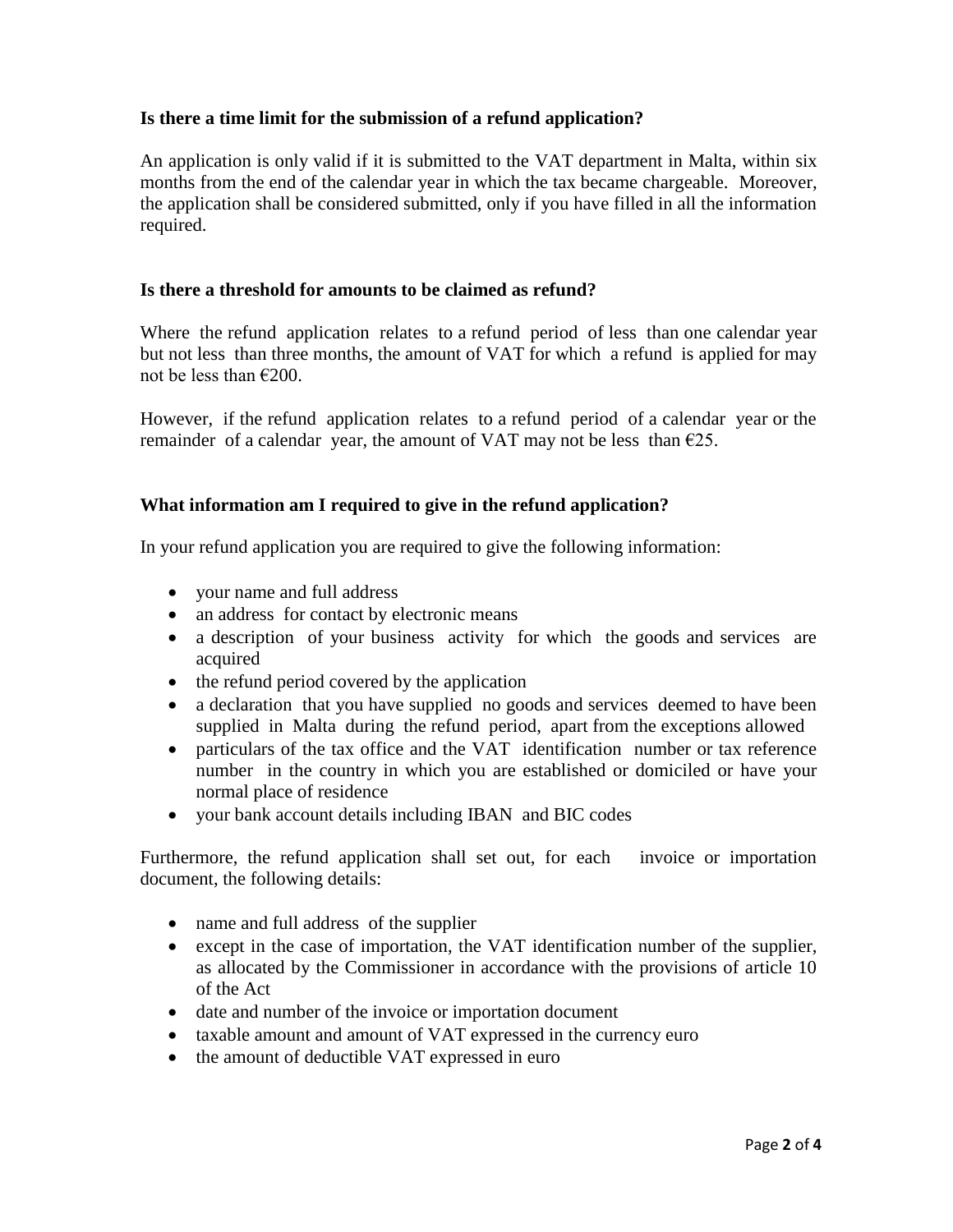## **What happens when my application is received by the VAT Department?**

The VAT Department shall notify you with the decision to approve or refuse the refund application within six months from the date when the applications, accompanied by all the necessary documents required under these regulations for the examination of the application, are received by the Maltese tax authorities.

### **What if my application is refused?**

You shall be notified by the VAT Department with the decision including the grounds for refusal where the refund application is refused in whole or in part.

You may appeal against a decision by the VAT Department to refuse a refund application. The appeal shall be made to the Administrative Review Tribunal in terms of article 44 and the Ninth Schedule to the Act.

Where the VAT Department fails to take a decision on a refund application within the prescribed time limits it shall mean that the application is deemed to have been rejected.

### **What if my application is accepted?**

If after processing your refund application the VAT Department is satisfied that the refund claim is in conformity with the regulations you will be issued with a refund of the VAT claimed in your refund application.

### **What if the application is to be submitted by a representative/agent's and/or the refund to be deposited into the representative/agent's bank account?**

An original notarised Power of Attorney is to be submitted to the VAT department by post. The said document should state that the representative/agent is authorised to apply and/or to receive the refund amount in its bank account and to continue to act on behalf of the client unless the Maltese VAT department is otherwise informed. Therefore the original notarised Power of Attorney would stand for future claims unless the Maltese VAT department is informed by the taxpayer that the said representative/agent is no longer authorised by the client.

11<sup>th</sup> September 2013